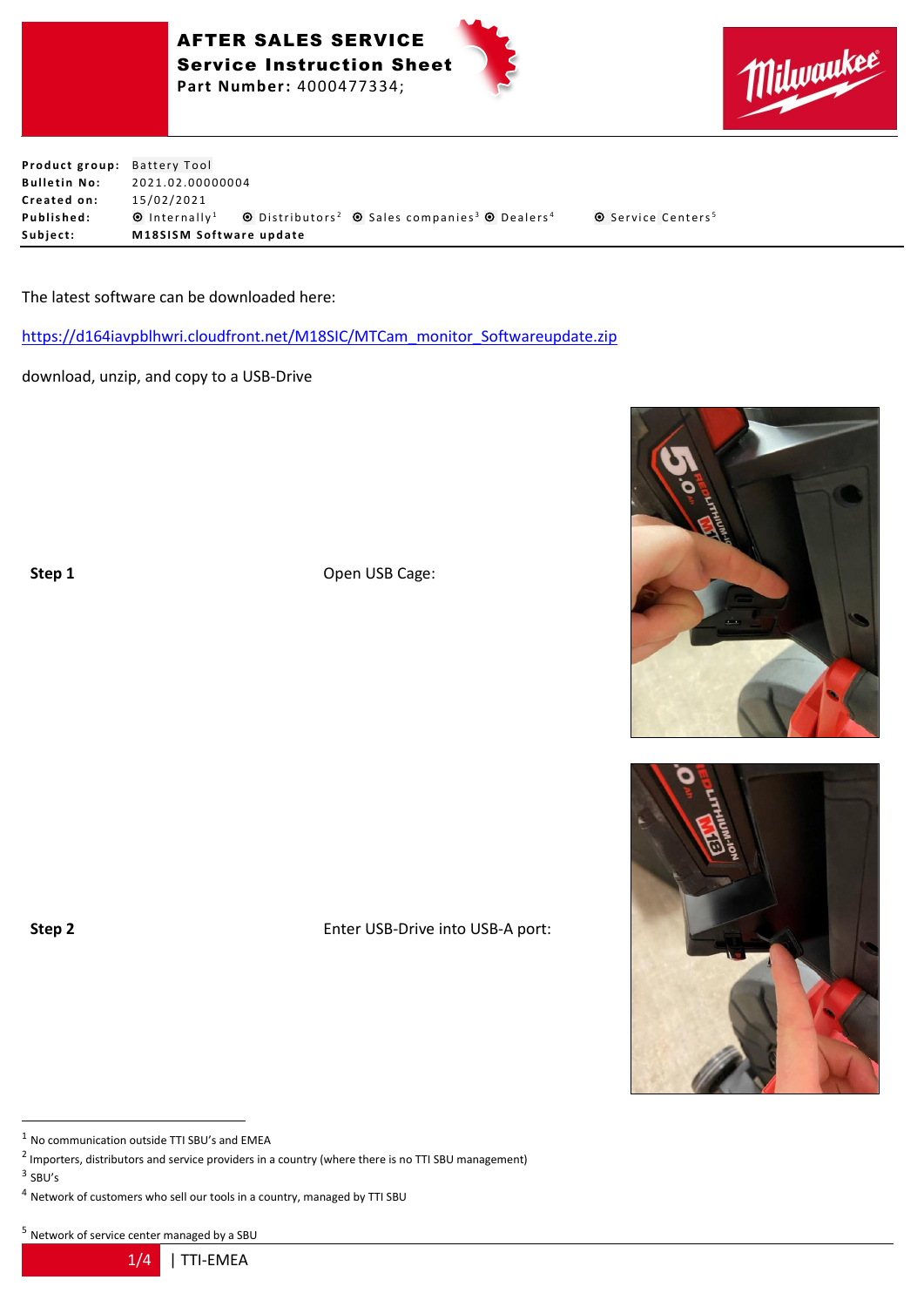AFTER SALES SERVICE Service Instruction Sheet **Part Number:** 4000477334;







**Step 3** Navigate to Settings:

**Step 4** Go to System Update:

**Step 5** Go to Wireless Monitor:







2/4 | TTI-EMEA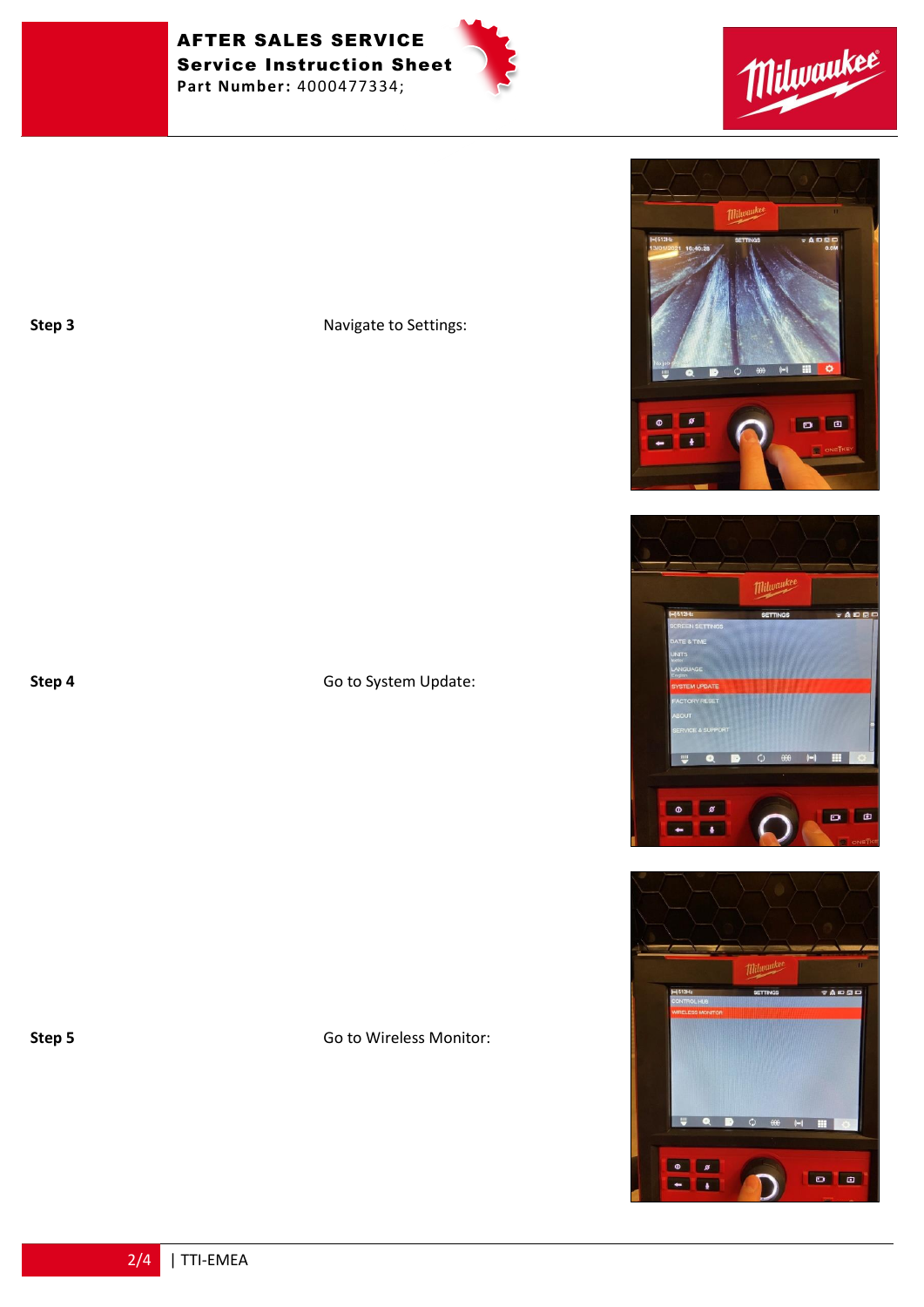AFTER SALES SERVICE Service Instruction Sheet **Part Number:** 4000477334;





**Step 6** Go to Update File:

## **Step 7** Confirm Software Update:

**Step 8** Wireless Monitir is updating (takes 2-5 minutes)